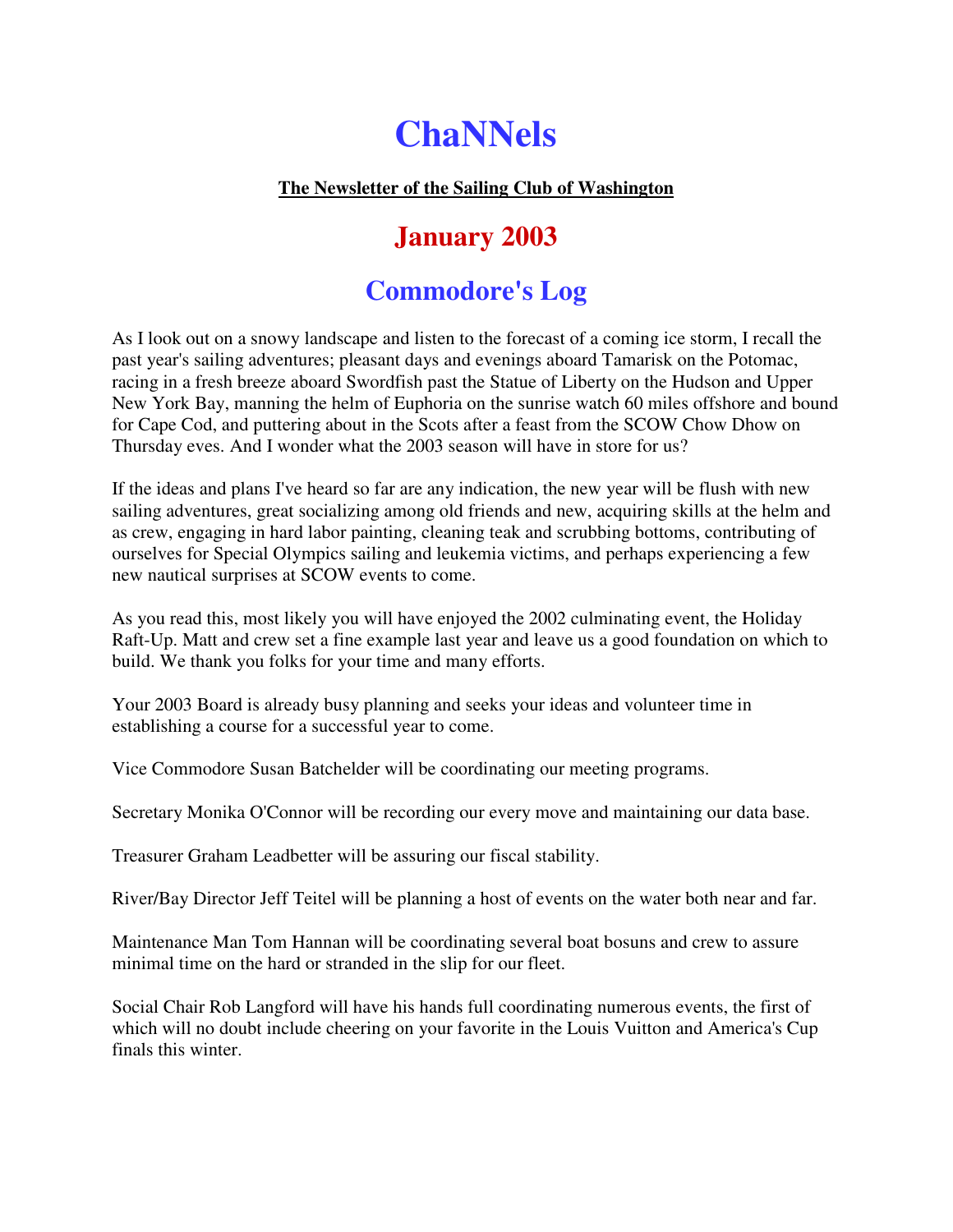Training Maven Kris Bieg will be planning a full calendar of courses and seminars to help improve our water skills, and she needs help from you experienced skippers to assure that we can respond to the many requests of members adding to and just beginning their sailing logbooks.

Skipper Sergeant at Arms Steve Linke will be our quality control go-to guy by assuring safe and prepared boat skippers on our fleet and working closely with the training programs.

And Race Captain Kara Wald will be concerned with organizing events and going fast, and will likely will be seen taking copious notes in front of the television during Louis Vuitton and America's Cup finals.

And it doesn't end there. Many other volunteers edit, manage an event, greet new members, type at the keyboard and write up plans and policies to make this sailing congregation the success that it has become and will continue to be.

You can be one of those volunteers. All these activities will need your time and energy and ideas so please be in touch with these officers and directors when the call goes out for help. Whether expert or novice, there is plenty of opportunity to pitch in, contribute, learn, enjoy and benefit from the experience.

I look forward to enjoying these activities with you, meeting new members and getting to know current members better. Our addresses and phone numbers are listed elsewhere in this issue. Call on us.

My best wishes for a healthy and happy 2003, calm seas and a steady wind to carry you.

Commodore George

### **January Membership Meeting Monday, January 13 "Dress for Winter Success"**

It's the middle of winter, so what better time to go sailing, right??

The January program will focus on how to dress appropriately to enjoy frostbiting or other sailing opportunities in the colder weather. Just because it's winter doesn't mean you have to put your sailing togs away and wait until May. Many people enjoy sailing year-round, even in the Potomac and Chesapeake areas. We will have a sort of "show and tell" with equipment and gear and several panelists to talk about winter dressing.

The meeting will be at the usual time and place - the American Legion Hall in Old Town Alexandria, 400 Cameron Street (check out www.scow.org for directions). Socializing starts at 6:30, with the meeting at 7:30 and the presentation at 8:00.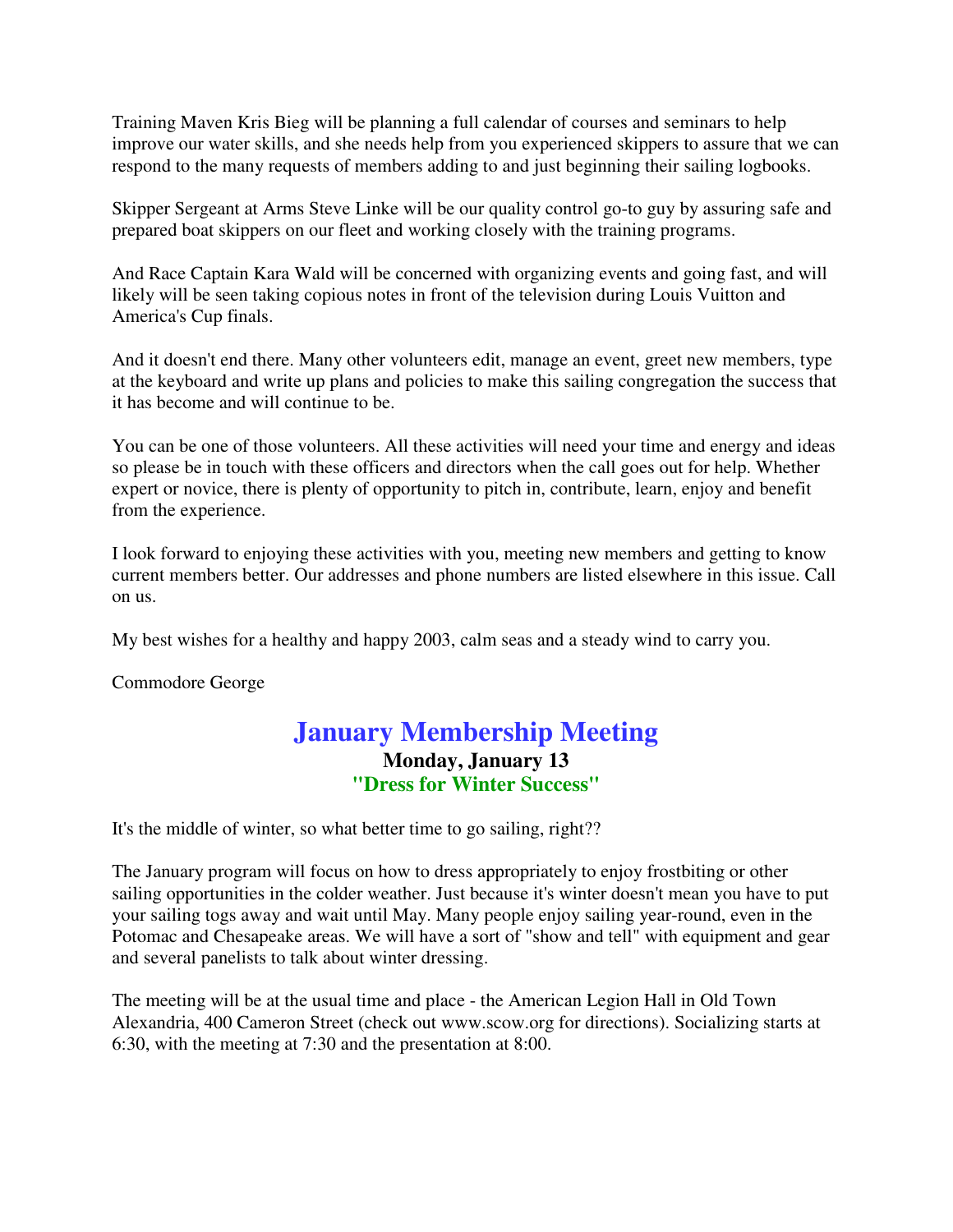### **Psycho Repairs Stuart Ullman, Thom Unger and Monica Maynard**

Last year Rebecca stayed over the winter at the Fort Washington Marina to let the hull dry, and to do many minor chores and a few major ones to bring her back to good condition, and to make her fit for the demands SCOW makes of its' cruising boats. This year it's Psycho's turn.

Psycho is a classic Sparkman and Stephens design. If we were to list the kind of boat we might want for this club, Psycho's list of characteristics would fit that list well: she has a lot of sail area for her size (useful in our frequent light wind days during the summer months), a centerboard (for our shallow areas). She can perform brilliantly---our racing skippers know very well that with a good skipper she is much faster than her rating implies. She's also a solid boat that sails well and is forgiving of new skippers. Just over a year ago, when we had her professionally surveyed, she was declared fundamentally sound.

But Psycho is also an aging boat, and has looked it for the last several years. Her deck has deteriorated and her cabin is shabby and uninviting. Over the winter we plan to restore her deck, improve her cabin, and in general make various repairs to help make Psycho fit for all club uses. We have made a good start already, but we've just begun, there are still many tasks to do before she is launched in early April.

If you're interested in helping, please email Stuart Ullman, Thom Unger, and Monica Maynard at PsychoRepair@scow.org, and let us know what you're good at, or want to learn to be good at (umm, please limit that to sailboat repair, we can't help you with your other hobbies!)

### **Maintenance "A Little Help from Your Friends" Tom Hannan**

It's been said that "both sailboats and people need a little love, and they need it when they need it, not when you decide you can give it." Will you join your friends this coming year to see that our boats get all the love they need? We're looking for a half-dozen bosuns (one for each boat, and one for the locker/shed area), and a support network of "experts" to get us over the rough spots. We'll help one another get through the learning curve.

To be a bosun, you won't need special skills; just a yeoman's knowledge of basic tools (pliers, screwdrivers, etc.; read "novices welcome"), and great communications skills. When we come across a problem, we'll poll our network for a practical solution, and document that for general use. These notes can evolve into a simple maintenance guide that can be used by everybody; folks'll only call for help when they really need it.

"Messing around in boats" is understanding them as well as sailing them; many club members have recognized the need to know how things work in order get the best sailing results. Working as a team, we'll put together a maintenance reference suitable for presentation to basic sailing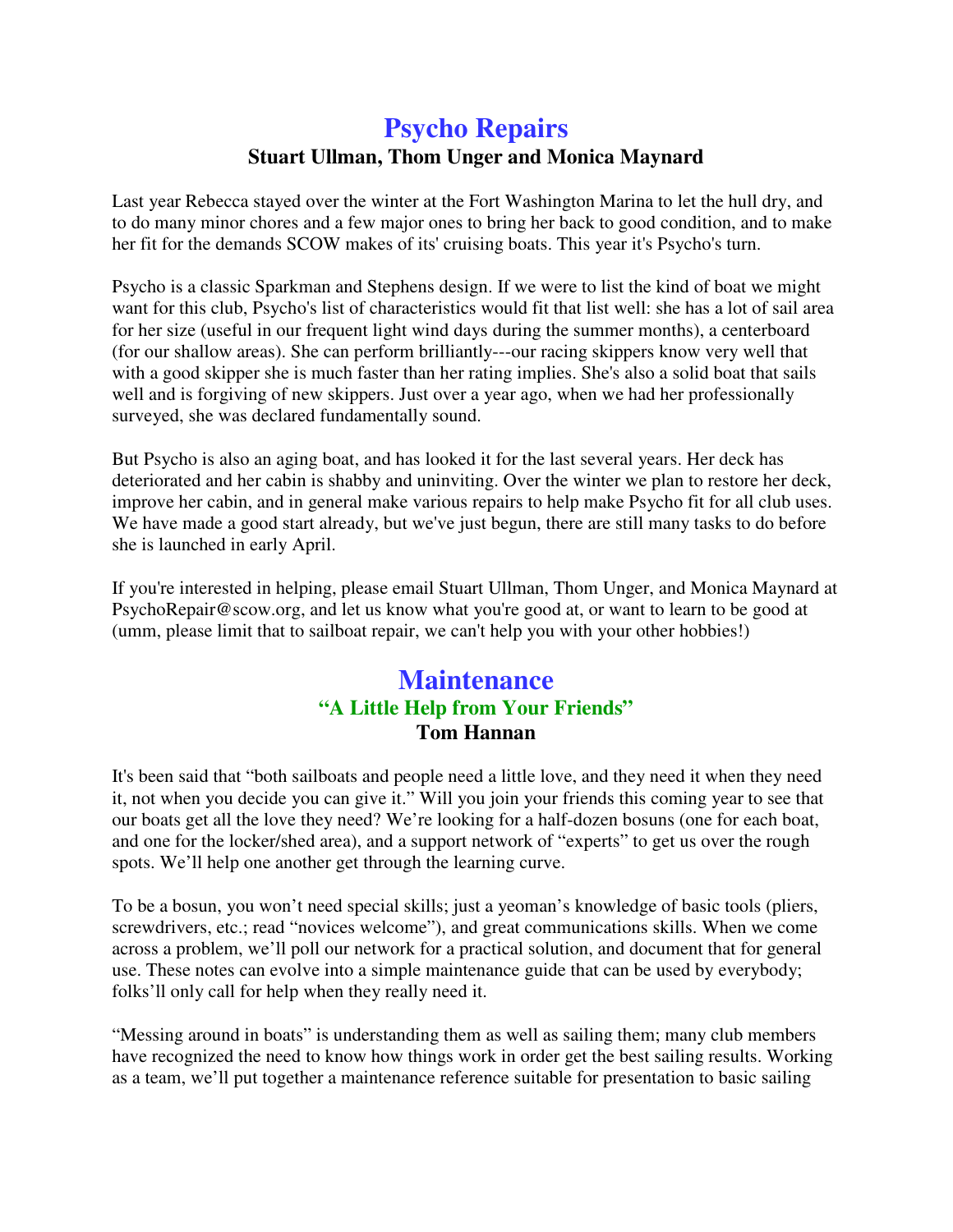students. It can be expanded by other club members to include basic maintenance considerations for various member craft.

To sum up, we'd like to get everybody involved in maintenance, and we'd like to get ahead of the power curve by anticipating maintenance problems. If playing a key role in planning and helping to put these ideas to work appeals to you, drop a note to maintenance@scow.org, or give a call to 301-424-6296 and let us know how you want to help. You'll meet a great bunch of folks, and maybe have an affair with a boat.

### **Social Activities Rob Langford**

It's time to line up your social calendar! As SCOW's new Social Director, it is my opportunity to help plan out your social/sailing calendar for 2003. With that, let's start with the basics...

Social No-Sails

Thursday Night Social Sails are in their "cocoon" phase: Wrapped up against the elements, but still alive at the Crystal City Sport Pub. The "Pub" is a nice, large sports pub located near the heart of Crystal City. The management has provided us with a nice area of the bar all to ourselves.

The Pub is 1.5 blocks from Route One. There is a Metro Station within walking distance and street parking. The address to the Crystal City Sport Pub is: 529 23rd Street South; Arlington, Virginia. The phone number is 703-521-8215.

Keep the Crystal City Sports Pub in mind for watching the America's Cup in January and February. The finals to the Louis Vuitton Cup (the qualifying rounds to the America's Cup) take place on January 11 to 21, 2003. The America's Cup takes place on February 15 to March 1, 2003. All races are a best of Nine series. There is a plot afoot to get a crowd of hardy SCOW members together and watch the races at the Pub. Come experience the thrills, chills and excitement of racing on the open ocean off the coast of New Zealand! (You may see a Hobbit or two!) Watch for update announcements in January.

There are other events brewing for February and March, so keep a good watch set!

Want to Help?

Do you have any ideas for a social event? Please let me know. Anytime we can mix sailing and socializing is time well spent. If you have an idea, get in touch with me by e-mail at social@scow.org or by calling me at 703-934-7015.

Finally, I need volunteers! Come help or lead a social event at some time within the coming year. It is fun, and a really good opportunity to meet people. If you are interested in helping out, send me an email or give me a call.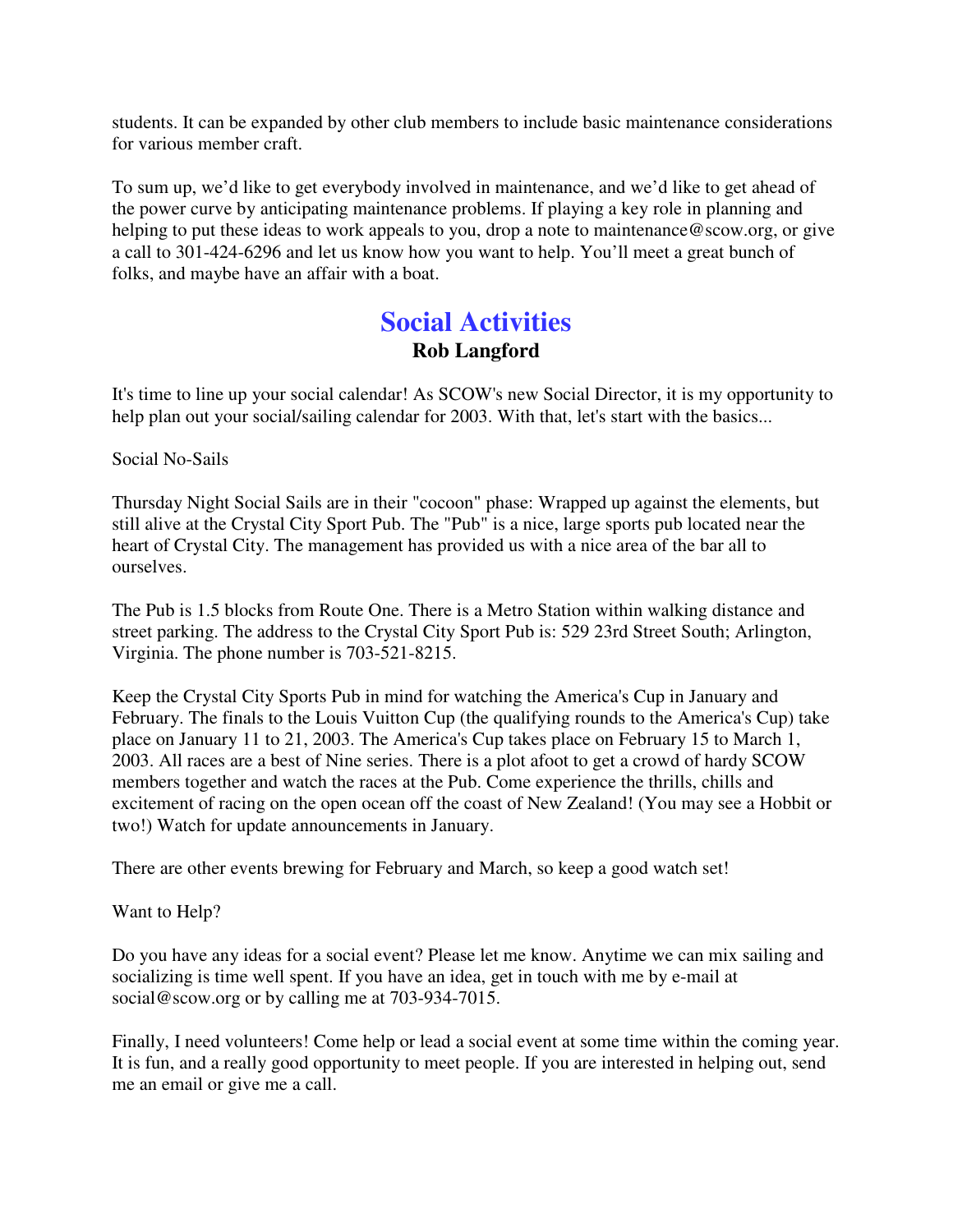With that, I will see you soon!

### **Training Kris Bieg**

Happy New Year to all!

Training will be starting after our annual Re-Up brunch on March 23 at the Colonies in McLean. We're looking ahead to an exciting year full of classes, mentoring opportunities and group sailing nights.

If you took our classes last year and have not yet completed the written or water skipper test, I'd like to hear from you. Our program is only a success if it meets your objectives. Some who take our classes do so in preparation for the skipper written and water exams. I'd like to hear what we need to offer to help you become a SCOW skipper. With the help of our volunteer trainers I hope we can offer a few review sessions for those still needing to pass the skipper exams. I can be reached through training@scow.org.

See you around the docks!

### **River & Bay Activities Jeff Teitel**

As I write this article winter hasn't even started (thought there is snow on the ground), and the new Board hasn't yet gotten together to formalize the 2003 calendar. So I don't have any actual news to report yet. However, here is what I'm thinking about for the year. Probably three or four Bay raft-up, plus a couple of day-sails. I'll be working with Jay Weitzel to set up four or five River cruises and perhaps an over-night (see Jay's article elsewhere in Channels). To prepare for this I plan to have a couple of meetings of the boat-owners - one for Bay and one for River. Since I don't want to wait until after the Re-up Brunch to get the latest membership information, I'd like to conduct a survey now.

If you own (or regularly charter or borrow) a boat please contact me with the following details. You don't have to be a SCOW member. You can reach me by e-mail at bay@scow.org or by phone at 202-271-1238.

Name: Phone: E-mail: (let me know if you DON'T want it to be on a mailing-list) Address: Boat Name: Boat Make: Boat Model/Length: Fleet: (Please circle one) Upper/Mid/Lower Bay, Upper/Lower River, Trailer, Other Marina: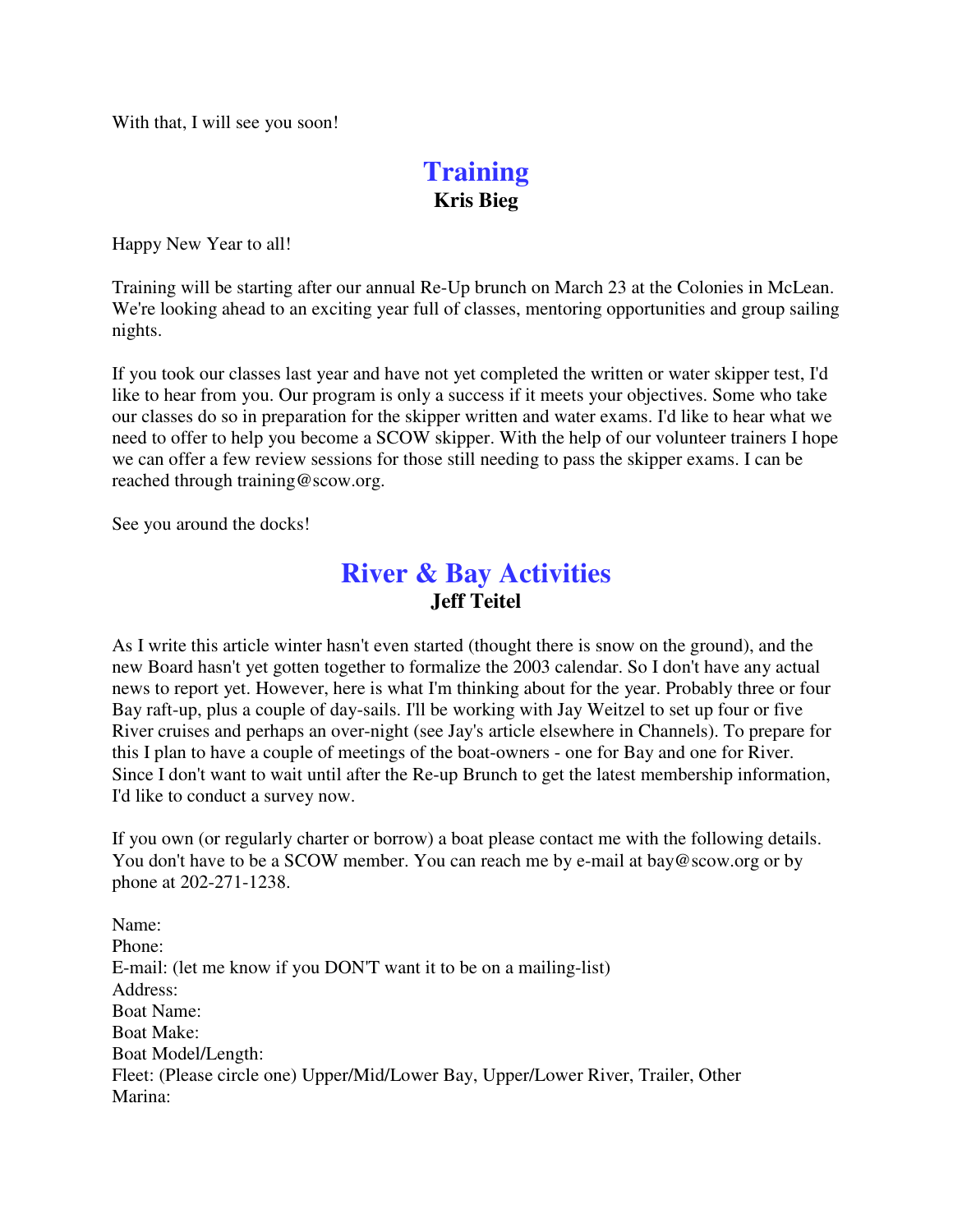Cruiser or Daysailer: SCOW Member: Y/N Ever Been to a SCOW Raft-up before: Y/N

If you have more than one boat please duplicate the above for each.

### **River Activities Jay Weitzel**

Yeah, OK, so it is cold, and wet, and icy, and snowing, and raining and I haven't seen my boat Needa Breeze for weeks much less sailed her, but, well, I can THINK about sailing, can't I? And if you have been thinking too, I'm looking for your ideas.

I volunteered to assist River and Bay Director Jeff Teitel by organizing the River Activities this coming 2003 season. Now, this is not exactly hardship duty since me, my girlfriend Kim and Needa Breeze, attend all the River events anyway. In fact, this is a great job since it means I basically recruit lots of you to come and join me for fun on the River, which means more fun for all of us.

Of course, Jeff and I are planning to organize the events that have been so popular over the past few years with our River Fleet: the monthly Friday evening river cruises and day-time weekend raft-ups. I'd like to include some of our smaller boats in the raft-ups; we normally draw only the cruisers and it is great to have a small boat or two to sail around in while the big boats are rafted. We'd also like to restart an old SCOW tradition of having at least one River Fleet overnight raftup somewhere down-river.

What I'd like to know is -- Do YOU have any ideas for how to make SCOW's 2003 River events bigger and better or ideas for new or different River events that we should try this year? Any suggestions are welcome, even if you think they are "half-baked" they may lead to a good idea. And, I'm not just looking for ideas from skippers on the River Fleet -- if you are a member who would like to get out on the water on some event, tell me what type of event would appeal to you.

Get those emails started . . . please email me at JayWeitzel@aol.com. (Commodore Umberger owns a boat in the River Fleet, so he expects me to put on a good program.)

See you on the (when it gets a tad bit warmer) water!

### **The Sailor's Bookshelf Tom Hannan**

**"Fighting Finish"** *by Gary Jobson*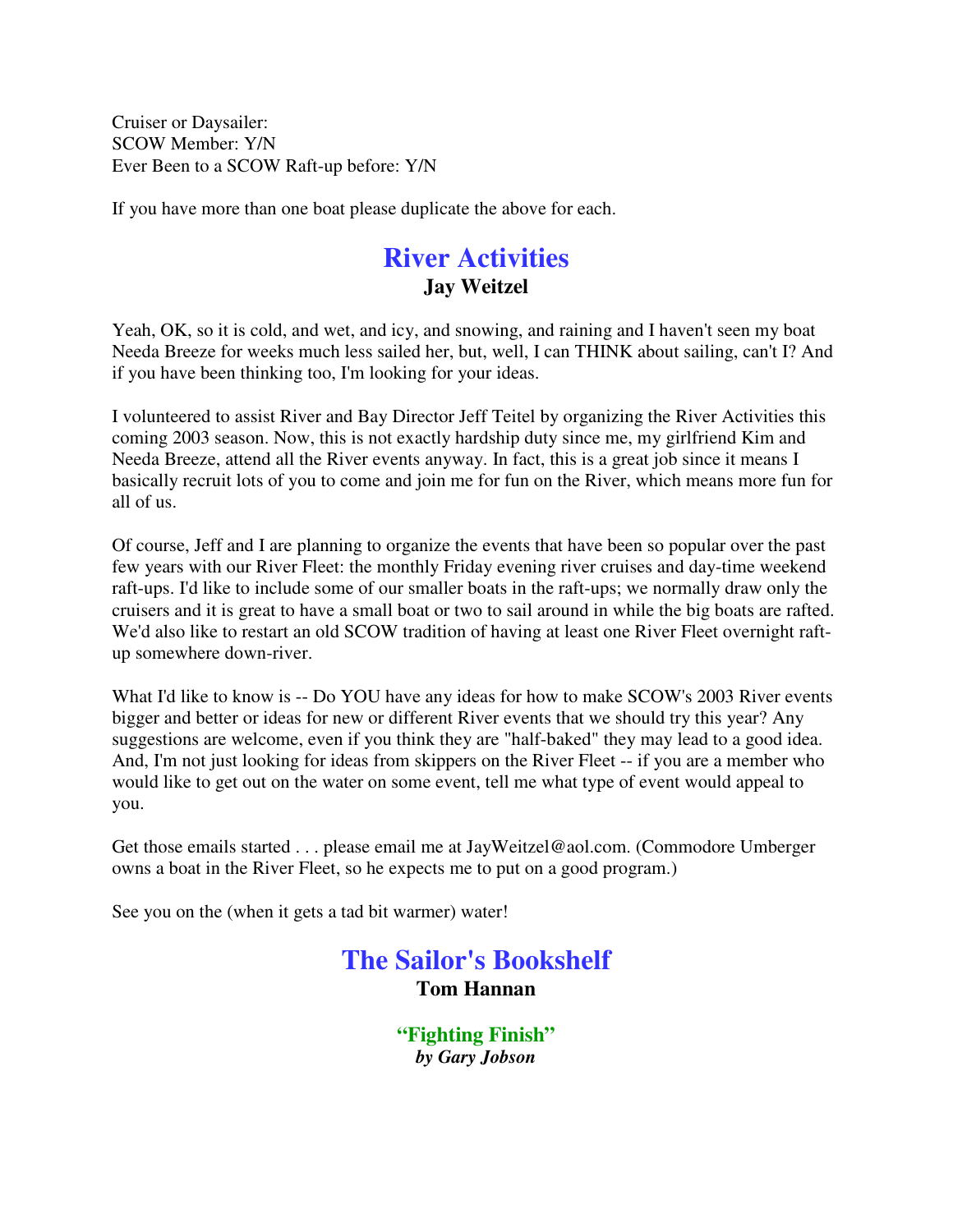Annapolitan and perennial sailing raconteur Gary Jobson has crafted an admirable accompaniment to your Taylor-Fladgate '77 and crisp walnuts before a crackling fire. The 9"x12" format brings to mind photographs, and this yearbook for the Volvo Ocean Race delivers them; over 260 in all, many full-page, almost all in ravishing color.

Subtitled "Round the World 2001-2002", the book is an exciting read as well. Jobson's mix of long-time insider (the dedication's to Ted Turner) commentary and behind-the-scenes participant quotes rushes it along at an exciting pace. The organization lets you make it your bathroom reading of choice, covering: the 7 teams and 9 legs of the 2001-2002 race, the 7 previous (Whitbread) races, and extensive crew listings and statistics.

The team write-ups, and a monograph on Volvo's picking up the reins, were eye opening. Three years of getting ready; financing, recruiting, organizing, training and shmoozing. The musical chairs reaquisition of Whitbread racers for training while new boats were built. What the sponsors sought to gain. The captains' philosophies. It's all here.

The race, though, is why we read. Fighting waterspouts and doldrums, seals and whales, bergs and growlers, the constant shifting between elation and dejection; that's what the racers experienced, and what we want to share with them. But they did it for 9 months. (My favorite quote is one scrawled above one of the pipeberths, "Is this a long race or what?") You can do it for minutes at a time.

"Fighting Finish" is a hefty book; the pages are double-thick glossy paper. After an all-day read, I couldn't believe the page count; I would have sworn it was twice as long. You owe it to yourself to go out and buy this book! Or, at least borrow the 5 Skippers' copy from Commodore George.

Details: Published by Nomad Press, Norwich, VT; 2002; 178 pp.; \$44.95 retail, \$31.47 on www.amazon.com, \$35.96 on www.bn.com.

# **SCOW Boats are Cover Models!**

If you receive BoatU.S. magazine, take a close look at the cover of the January 2003 issue (or check out http://www.boatus.com/news/reports.htm).

Do these boats look familiar? Two of them are our own Ms Elli and Danschweida!

The caption on the hard copy is "Covered for winter, but not forgotten, are daysailers on the hard at Washington Sailing Marina on the Potomac River."

Thanks to Jay Weitzel for bringing this to the club's attention!

If you want to become a member of BoatU.S. and receive the SCOW discount, check out the November 2002 issue of ChaNNels or contact Larry Gemoets at larry.g@comcast.net.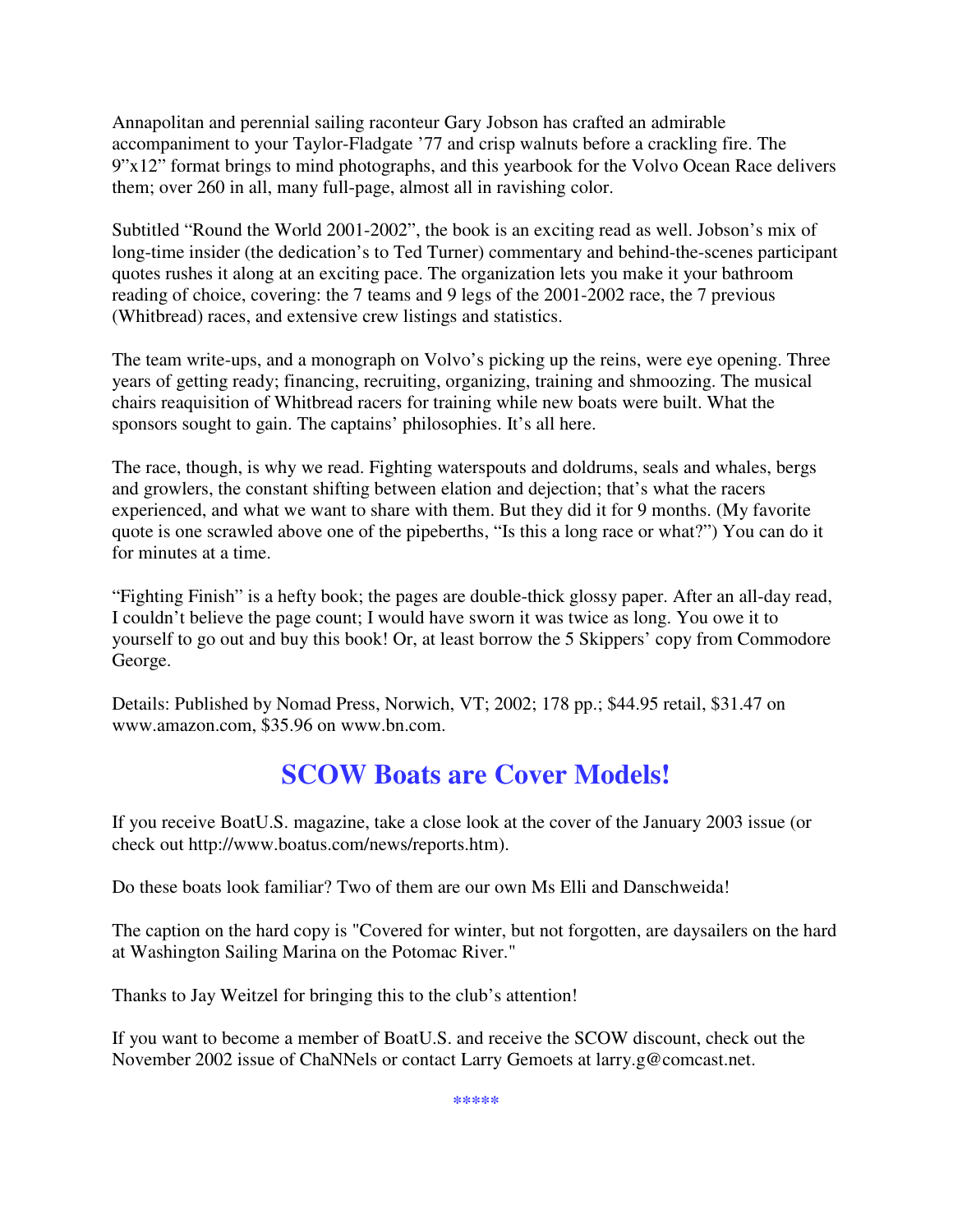### **2002 Board of Directors**

#### **Commodore**

George Umberger H - 703.323.9358 commodore@scow.org

#### **Vice Commodore**

Susan Batchelder H - 703.519.9844 703.548.3700 x112 vice@scow.org

#### **Secretary**

Monika O'Connor H - 703.921.9262 secretary@scow.org

#### **Treasurer**

Graham Leadbetter H - 301.474.7270 W - 703.325.4429 treasurer@scow.org

#### **Training Coordinator**

Kris Bieg H - 703.486.2652 W - 301.897.2671 training@scow.org

#### **Maintenance Director**

Tom Hannan H - 301.424.6296 maintenance@scow.org

#### **Social Activities**

Rob Langford H - 703.383.1530 W - 703.934.7015 social@scow.org

#### **Skipper Coordinator**

Steve Linke H - 703.684.5266 w - 703.604.7113 skipper@scow.org

#### **Bay & River Activities** Jeff Teitel

H - 202.332.4160 W - 202.271.1238 bay@scow.org

#### **Racing Director**

Kara Wald H - 703.824.1776 W - 301.657.3077 race@scow.org

**\*\*\*\*\***

#### **Other Key People**

#### **New Members**

Dale Eager H - 703.536.3083 info@scow.org

#### **River Coordinator**

Jay Weitzel H - 703.866.9190 W - 703.566.2002 river@scow.org

**Email List** Jeff Teitel postmaster@scow.org

#### **Database**

Monika O'Connor H - 703.921.9262 dba@scow.org

**\*\*\*\*\***